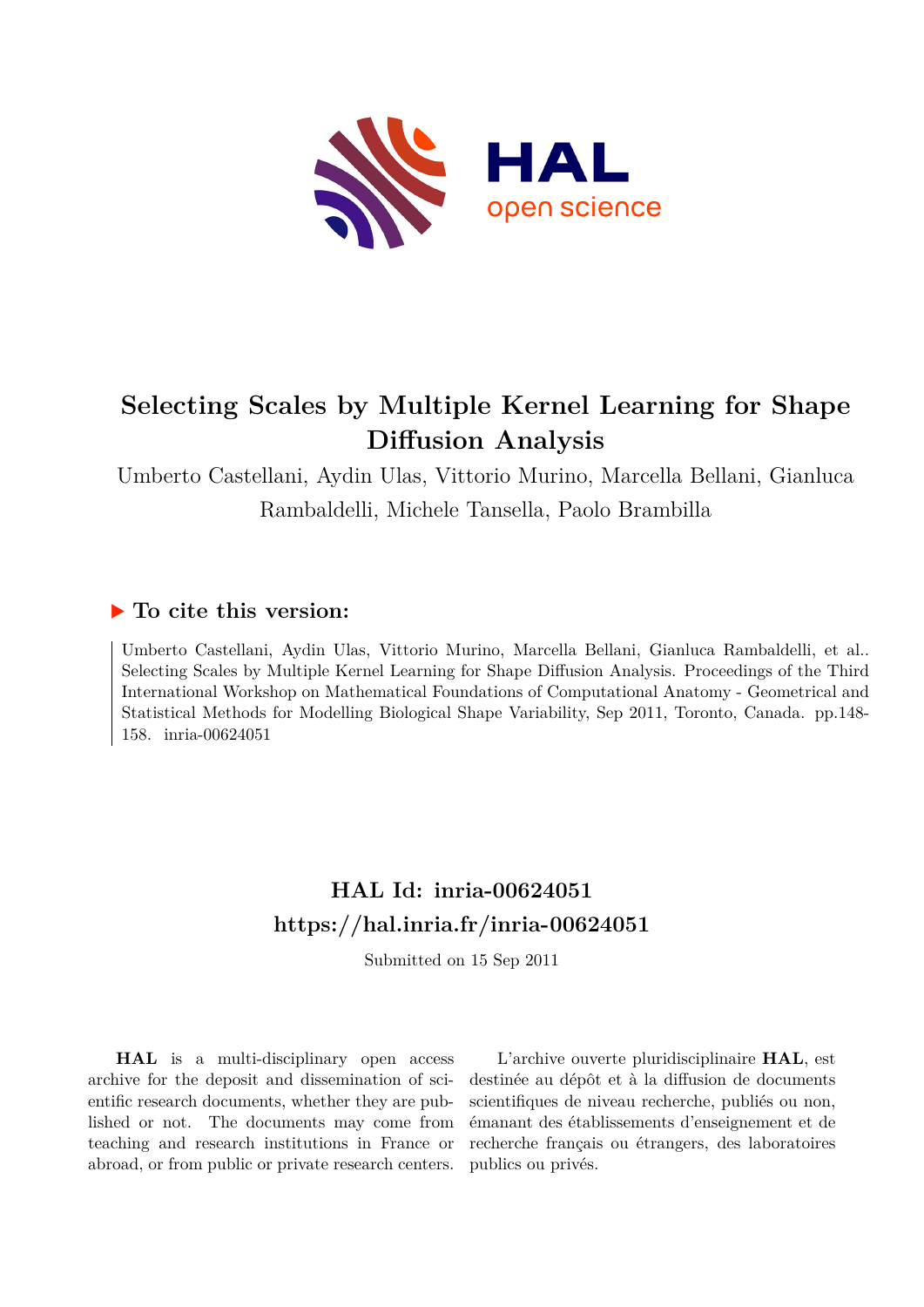# Selecting Scales by Multiple Kernel Learning for Shape Diffusion Analysis

Umberto Castellani<sup>1\*</sup>, Aydın Ulaş<sup>1</sup>, and Vittorio Murino<sup>1,2</sup>, Marcella Bellani<sup>3</sup>, Gianluca Rambaldelli<sup>3</sup>, Michele Tansella<sup>3</sup>, Paolo  $\mbox{Brambilla}^{3,4}$ 

<sup>1</sup> Department of Computer Science, University of Verona, Italy 2 Istituto Italiano di Tecnologia, Genova, Italy <sup>3</sup> Department of Medicine and Public Health, University of Verona, Italy 4 ICBN Center, University of Udine and Verona, Italy

Abstract. Brain morphological abnormalities can typically be detected by advanced geometrical shape analysis techniques. Recently, shape diffusion methods have proved to be very effective in providing useful descriptions for brain classification purposes. In particular, they allow the analysis of such shapes at multiple scales, but the selection of the correct range of scales remains an open issue heavily affecting the performance of methods, and it needs to be estimated adaptively for different classes of shapes. In this paper, we focus on the diffusion scale selection in order to define a robust shape descriptor for brain classification. To this end, geometric features are extracted for each scale and the best feature combination is selected by employing multiple kernel learning (MKL). In the presented experiments, we compare the shape of Thalamic regions in order to discriminate between normal subjects and schizophrenic patients. We demonstrate that MKL allows to obtain classifiers which are more accurate with respect to other competing algorithms for schizophrenia detection. Moreover, using the weights computed by the MKL algorithm, we can select at which scale the features are more effective for schizophrenia classification.

Keywords: multiple kernel learning, schizophrenia, heat kernel, spectral shape analysis, support vector machines

# 1 Introduction

Recent advances in geometric shape analysis have led to a larger diffusion of computational anatomy methods, aimed at characterizing or modeling the morphological variations of biological shapes. One of the typical applications is analyzing the anatomy of organs, known as being possibly affected by abnormalities due to a certain disease, of several persons in order to discriminate between normal and pathological subjects [11,1]. To this aim, effective shape analysis

<sup>\*</sup> Corresponding author.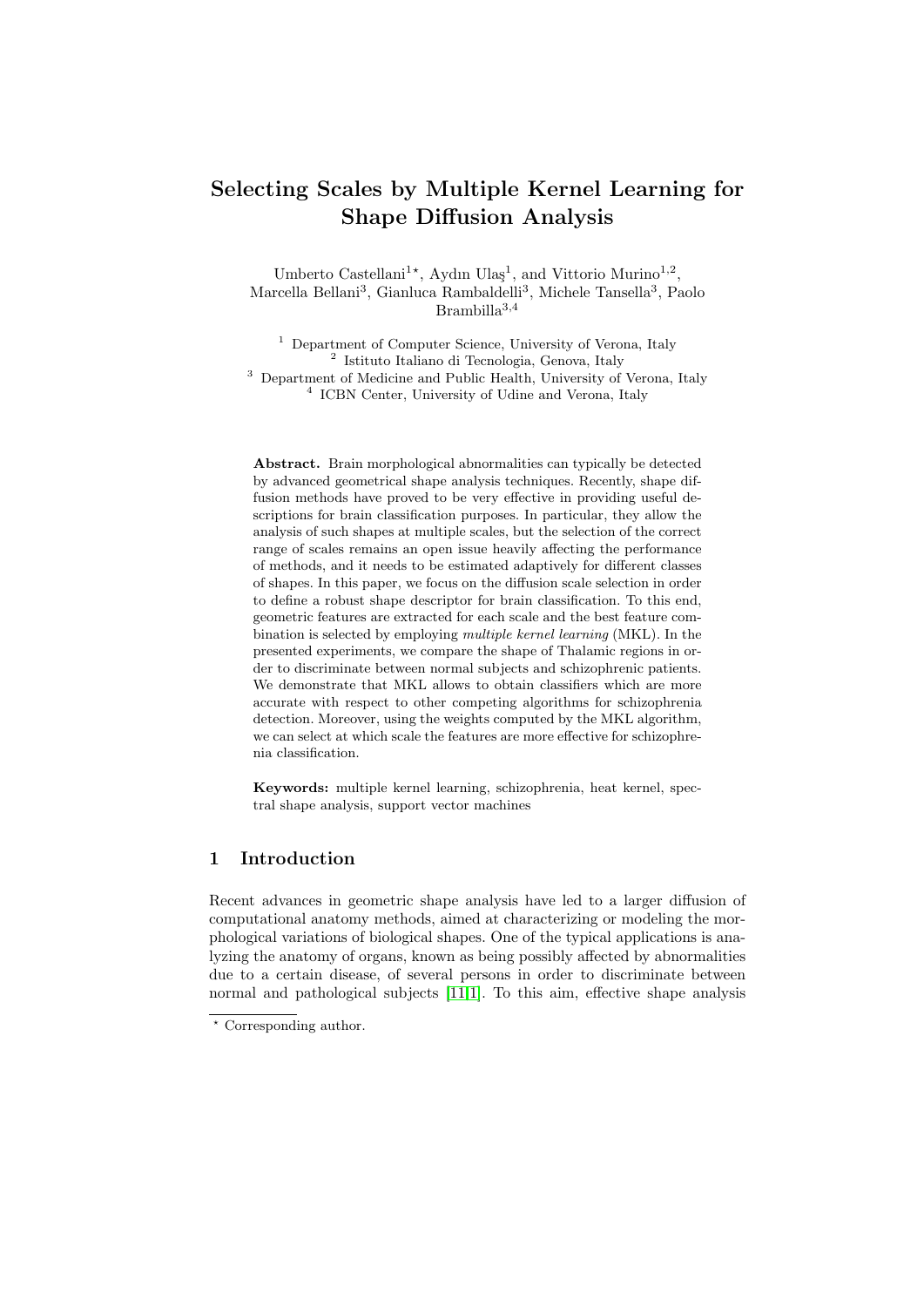techniques are crucial to extract geometric features with high discriminant properties. A wide class of methods are based on the encoding of the deformation which aligns a pair of subjects, but such an approach requires the solution of a complex problem due to the non-linear registration between different shapes. More recently, new methods have been proposed to encode the shape geometric properties into a descriptor which compactly represents the whole shape, and performing the comparison by computing similarities in the descriptor space without any registration procedure. Among the shape analysis methods, diffusion geometry approaches are very promising since they are able to capture intrinsic characteristic of the shape. More specifically local geometric properties are encoded by the so-called *Heat Kernel* [16] which exploits heat diffusion characteristics at a given scale. The general idea consists of gaining information about the neighborhood of a point on the shape by recording the dissipation of heat over time from that point onto the rest of the shape. The fixed time is very important since it allows to capture different kinds of information: local shape characteristics are highlighted through the behavior of heat diffusion over short time periods, and, conversely, *global* shape properties are observed while considering longer periods [16,10]. So doing, simply varying a single parameter (the time), it is possible to characterize the properties of a shape at different scales. In particular, the so called *Heat Kernel Signature* (HKS) [16] has been proposed to encode simultaneously the contribution of local features for a fixed set of scales into a single shape descriptor. This general approach has been succesfully applied for object retrieval [4] and brain classification [6]. However, the choice of the range of the time periods to be evaluated (i.e., the scales) is critical and depends on the considered shape. In fact, for a particular shape, some scales may be highly discriminative, while some other scales should encode useless information. In this paper, we propose a new approach for integrating and selecting the contribution of geometric features collected at different scales by utilzing a Multiple Kernel Learning (MKL) approach. In general, MKL algorithms can learn a weighted combination of different kernel functions able to exploit information coming from multiple sources. In our case, the different sources are the features extracted at different scales. Therefore, several kernels are computed (i.e., one kernel per scale) and a set of weights are estimated for the kernel combination. In this fashion, we can choose the most discriminative scales by selecting those associated to the highest weights, and viceversa. Moreover, kernel combination leads to a new similarity measure which increases the classification accuracy. It is important to note that in our appraoch we aim at selecting the best shape characteristics for classification purposes, hence, our selection is driven by the performance of a Support Vector Machine (SVM) classifier. We have applied our method for brain classification in schizophrenic subjects: we have adopted a Region of Interest (ROI)-based method by analysing the shape of the Thalamic region, employing a volumetric-heat kernel computed for each voxel of the MRI scan at different scales, as described in our previous work [6]. This paper improves [6] for both methodological aspects, by proposing the automatic scale selection procedure and promising results. The rest of the paper is organized as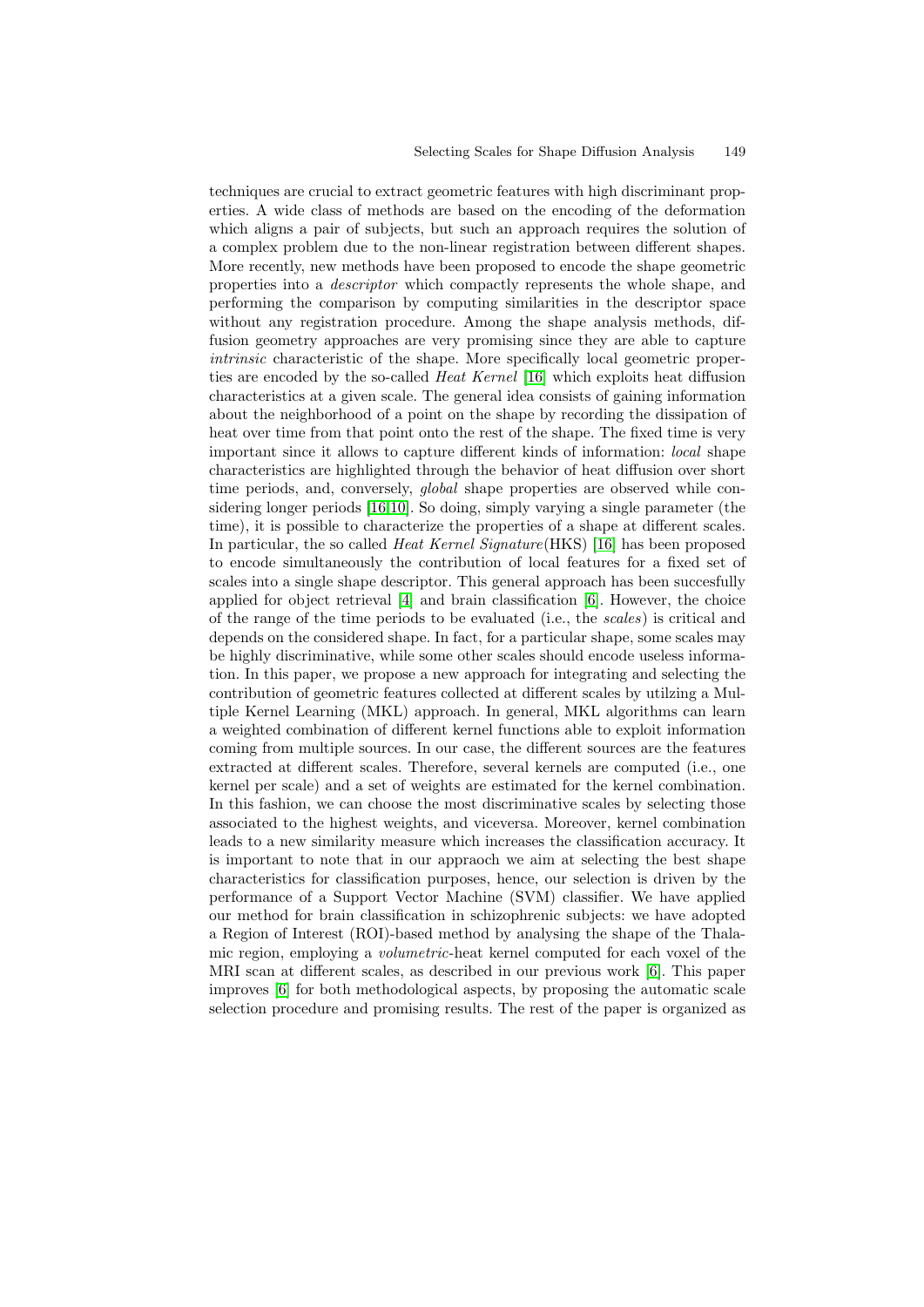follows. In Section 2, the basics on shape diffusion procedures are reported. Section 3 describes the Multiple Kernel Lerning strategy, and the proposed method is reported in Section 4. Results are shown in Section 5 and conclusions are finally drawn in Section 6.

### 2 Shape analysis by heat diffusion

Considering a shape  $M$  as a compact Riemannian manifold [5], the heat diffusion on shape<sup>5</sup> is defined by the *heat* equation:

$$
(\Delta_M + \frac{\partial}{\partial t})u(t, \mathbf{m}) = 0; \tag{1}
$$

where u is the distribution of heat on the surface,  $m \in M$ ,  $\Delta_M$  is the Laplace-Beltrami operator which, for compact spaces, has discrete eigendecomposition of the form  $\Delta_M = \lambda_i \phi_i$ . In this way, the *heat kernel* has the following eigendecomposition:

$$
h_t(\mathbf{m}, \mathbf{m}') = \sum_{i=0}^{\infty} e^{-\lambda_i t} \phi_i(\mathbf{m}) \phi_i(\mathbf{m}'), \qquad (2)
$$

where  $\lambda_i$  and  $\phi_i$  are the  $i^{th}$  eigenvalue and the  $i^{th}$  eigenfunction of the Laplace-Beltrami operator, respectively. The heat kernel  $h_t(m, m')$  is the solution of the heat equation with initial point heat source in  $m$  at time  $t = 0$ , and heat value in ending point  $m' \in M$  after time t. The heat kernel is *isometric* invariant, it is informative, and stable [16].

In the case of volumetric representations, the volume is sampled by a regular Cartesian grid composed by voxels, which allows the use of standard Laplacian in  $R<sup>3</sup>$  as the Laplace-Beltrami operator. We use finite differences to evaluate the second derivative in each direction of the volume. The heat kernel on volumes is invariant to volume isometries, in which shortest paths between points inside the shape do not change. Note that in real applications exact volume isometries are limited to the set of rigid transformations [15], however, also non-rigid deformations can faithfully be modelled as approximated volume isometries in practice. It is also worth noting that, as observed in  $[16,15]$ , for small t the autodiffusion heat kernel  $h_t(m, m)$  of a point m with itself is directly related to the scalar curvature  $s(m)$  [15]. More formally:

$$
h_t(\mathbf{m}, \mathbf{m}) = (4\pi t)^{-3/2} (1 + \frac{1}{6}s(\mathbf{m})).
$$
\n(3)

In practice, Equation 3 states that the heat tends to diffuse slower at points with positive curvature, and viceversa. This gives an intuitive explanation about the geometric properties of  $h_t(m, m)$ , and suggests the idea of using it to build a shape descriptor [16].

<sup>&</sup>lt;sup>5</sup> In this section, we borrow the notation from [16,5]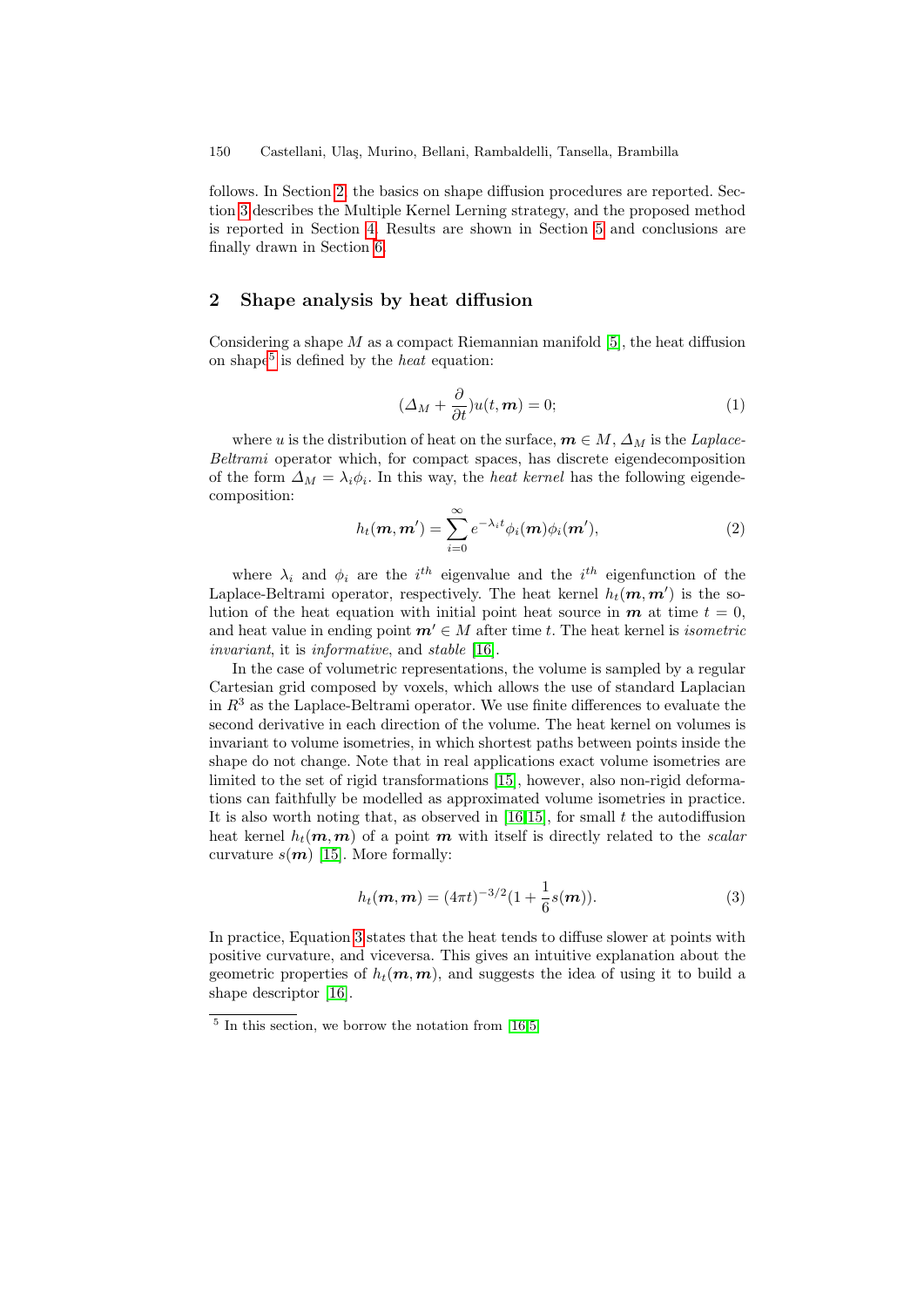## 3 Multiple Kernel Learning

The main idea behind kernel methods [17] is to transform the input feature space to another space (eventually with a larger dimension) where the classes are linearly separable. In particular, by employing the SVM classifier, the discriminant function after the training phase becomes  $f(x) = \langle w, \Phi(x) \rangle + b$ , where w and b are the parameters of the hyperplane which separates two classes, and  $\Phi(\cdot)$ is the mapping function. Using the dual formulation and the kernel trick, one does not have to define this mapping function explicitly and the discriminant function can be written as

$$
f(\boldsymbol{x}) = \sum_{i=1}^{N} \alpha_i y_i k(\boldsymbol{x}_i, \boldsymbol{x}) + b
$$
 (4)

where  $k(\bm{x}_i, \bm{x}_j) = \langle \Phi(\bm{x}_i), \Phi(\bm{x}_j) \rangle$  is the kernel function that calculates a similarity metric between data instances.

More recently, MKL methods have been proposed [3,13] for learning a combination  $k_n$  of several kernels:

$$
k_{\eta}(\boldsymbol{x}_i, \boldsymbol{x}_j; \boldsymbol{\eta}) = f_{\eta}(\{k_m(\boldsymbol{x}_i^m, \boldsymbol{x}_j^m)_{m=1}^P\}; \boldsymbol{\eta})
$$
(5)

where the combination function  $f_{\eta}$  forms a single kernel from P base kernels using the parameters vector (i.e., weights)  $\eta$ . Such new kernel must be a valid kernel<sup>6</sup> [9] and can be plugged in Equation 4 for classification purposes. Different kernel functions correspond to different notions of similarity and instead of searching which works best, the MKL method does the picking for us, or may use a combination of kernels. MKL also allows us to combine different representations, possibly coming from different sources or modalities.

There is significant work on the theory and application of MKL, and most of the proposed algorithms differ among them by the optimization method employed to estimate the weights and by the used combination rule [3,13,14]. In this paper we focus on linear -MKL methods [3,13], whose general formulation is defined as:

$$
k_{\eta}(\boldsymbol{x}_i, \boldsymbol{x}_j; \boldsymbol{\eta}) = \sum_{m=1}^P \eta_m k_m(\boldsymbol{x}_i^m, \boldsymbol{x}_j^m)
$$
(6)

with  $\eta_m \in \mathbb{R}$ . As a simplest combination approach, the so called *fixed rules* [9] use the combination function in Eq. (6) with all weights equally set to  $\eta_m = 1$ . Similarly, the *mean*-rule takes the mean of the kernels by setting all  $\eta_m = 1/P$ . Indeed, in the most general case the weights  $\eta_m$  are automatically estimated by a learning by example approach. More specifically, MKL methods search for a combination of kernels that maximizes a generalized performance measure (i.e, maximum margin classification errors [9]). To this aim, in the training phase, both MKL weights and SVM parameters are simultaneously estimated within the same optimization problem.

 $6$  The validity of the kernel depends by the combination function.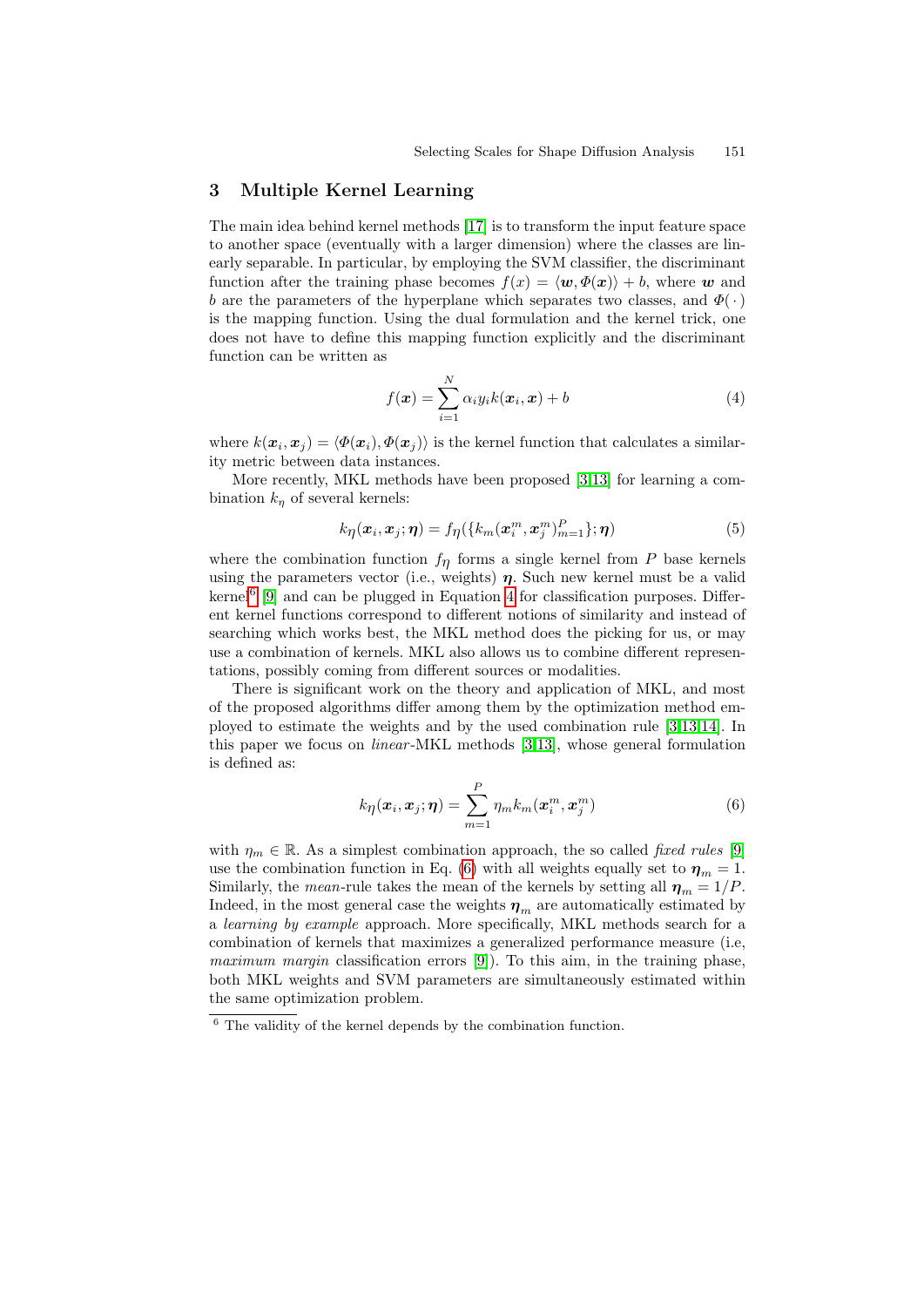152 Castellani, Ulaş, Murino, Bellani, Rambaldelli, Tansella, Brambilla

## 4 The Proposed Method

The proposed method can be summarized in the following main steps:

- 1. MRI data collection.
- 2. Feature extraction at multiple scales.
- 3. Learning weights and classifier by MKL.
- 4. Scale selection and performance evaluation.



Fig. 1. General scheme of the proposed method.

MRI data collection. In order to employ a learning-by-example approach, we need a collection of samples for both healthy subjects and patients. Source data are MRI scans where shape information can be provided in terms of volumetric data.

Feature extraction at multiple scales. According to the shape diffusion analysis described in Section 2, for each subject geometric features are extracted at multiple scales: a set of time values  $(t_1, t_2, \dots, t_n)$  are defined, and the autodiffusion value is computed for each voxel  $m$ , leading to:

$$
H_{t_i}(M) = \{h_{t_i}(\mathbf{m}, \mathbf{m}), \forall \mathbf{m} \in M\}.
$$

Then, such values are accumulated into a histogram  $r_i = hist(H_{t_i}(M))$ . In this manner, we obtain a set of *n* sources of shape representation  $\{r_1, \dots, r_n\}$ , each one encoding the global shape at a certain scale. The number of bins for each histogram is chosen as 100.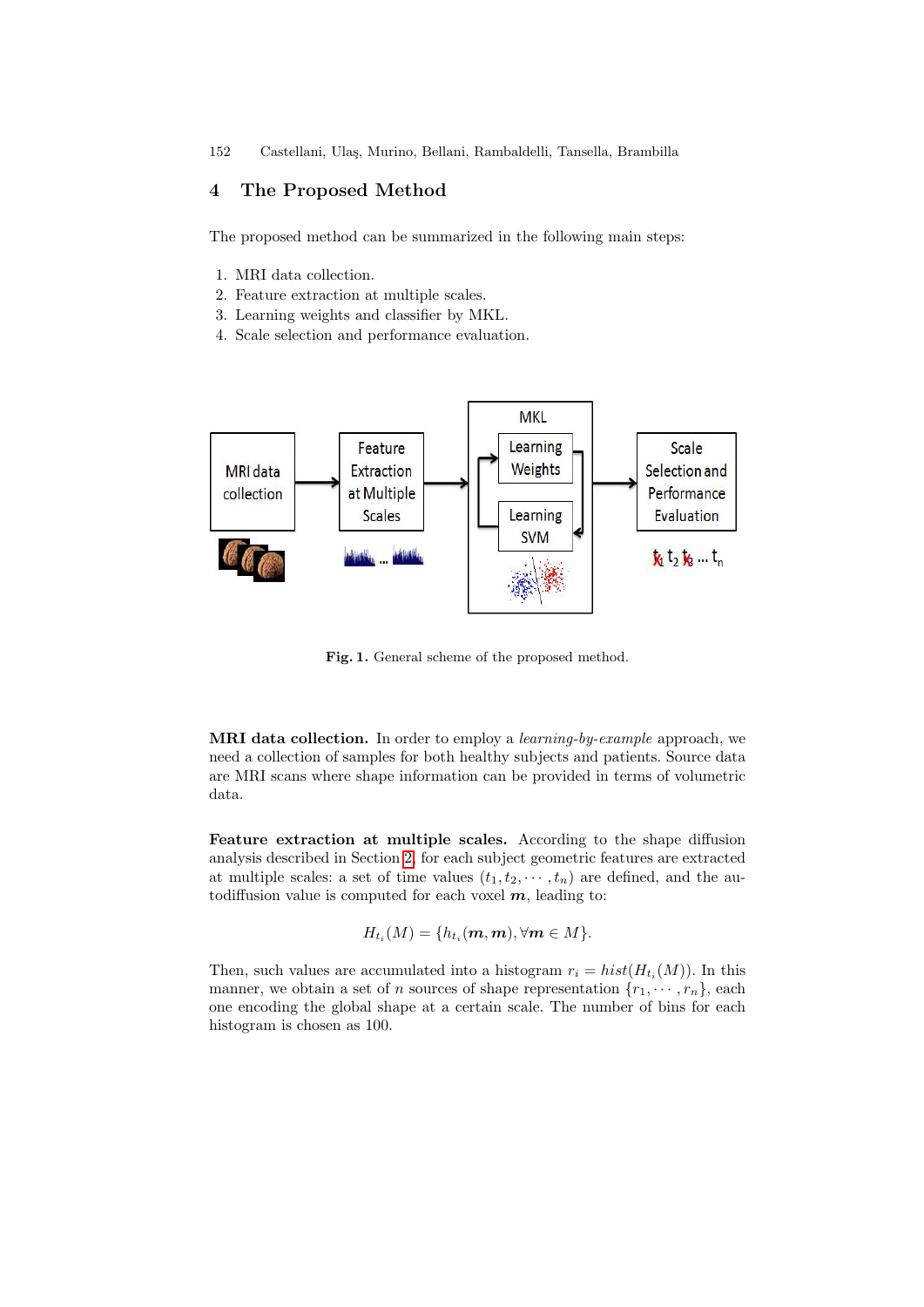Learning weights and classifier by MKL. The contribution of geometric features extracted at each scale are combined by employing the MKL strategy as described in 3. Each shape representation  $r_i$  is associated to a kernel  $k_m$  by leading to  $n = P$  kernels. Indeed, both the weights  $(\eta_1 \cdots \eta_P)$  and the SVM parameters are estimated. In order to obtain the best classification accuracy according to the *max-margin* paradigm an *alternating* approach is used between the optimization of kernel weights and the optimization of the SVM classifier. In each step, given the current solution of kernel weights, MKL solves a standard SVM optimization problem with the combined kernel. Then, a specific procedure is applied to update the kernel weights.

Scale selection and performance evaluation. Once the MKL procedure is completed, we obtain a two-fold advantage: i) we can select the best scale contributions by keeping only the scales associated to the highest weighs, and ii) we can compose a new kernel from the weighted contributions of the best scales, which can be evaluated for classification purposes.

### 5 Experiments

This section is organized in the following parts: i) data gathering, ii) experimental methodology, iii) results, and iv) discussion.

#### 5.1 Data Gathering

Quantitative data collection and processing in MRI-based research implies to face several methodological issues to minimize biases and distortions. The standard approach to deal with these issues is following well-established guidelines dictated by international organizations, such as the World Health Organization (WHO), or codified by respected institutions, such as leading universities. All patients received a diagnosis of schizophrenia according to the criteria of the Diagnostic and Statistical Manual of Mental Disorders [2]. In this work, we employ a ROI-based approach [11], so only a well defined brain subpart has been considered in this study. More specifically, we focus our analysis on the left-Thalamus whose abnormal activity has been already investigated in schizophrenia[8]. ROIs have been manually traced by experts, according to well defined medical protocols. The data set used in this work is composed by MRI brain scans of 30 patients affected by schizophrenia and 30 healthy control subjects.

#### 5.2 Experimental protocol

In our experiments, we apply leave-one-out (LOO) cross-validation to assess the performance of the technique. Since LOO is used as the cross validation technique, we do not report standard deviations or variances. We compare our results using k-fold paired t-test at  $p = 0.05$ . We collect geometric features at 11 scales generating different shape representations  $r_{01}, \cdots, r_{11}$ . In practice, each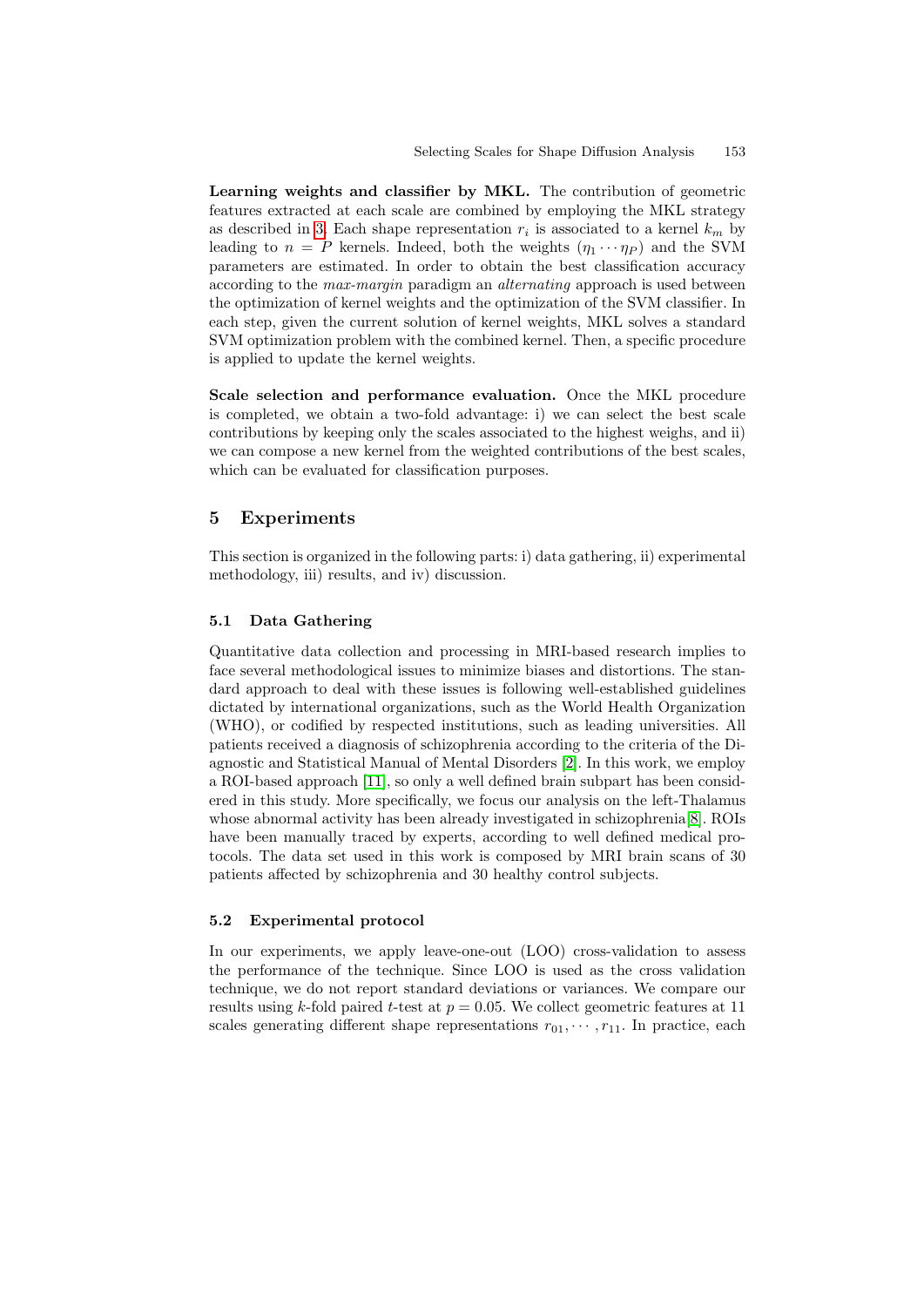#### 154 Castellani, Ulaş, Murino, Bellani, Rambaldelli, Tansella, Brambilla

representation  $r_i$  is a feature vector  $x_i$  which is plugged in the MKL framework. We employ the dot product as basic kernel function (i.e., linear kernel) since it avoids the estimation of free kernel parameters. Different strategies to combine the different shape representations have also been evaluated:

- Single Best Kernel (Single-best): an SVM is trained separately per each representation. Therefore, the performance of the classification are evaluated separately at each scale. So doing, we can evaluate the independent contributions coming from the different sources of information and select the best one.
- Feature concatenation (SVM-con): the contributions coming from the different sources are concatenated into a single feature vector. Then, a single SVM is employed for classification 7 .
- Rule-based MKL (RBMKL): as baseline MKL approach, the so called rulebased method is evaluated: the kernels computed at each scale are combined by simply taking their average (i.e.,  $\forall m, \eta_m = 1/P$ ).
- Simple MKL (SimpleMKL): a simple but effective MKL algorithm is employed [14] by addressing the MKL problem through a weighted 2-norm regularization formulation with additional constraint on the weights that encourages sparse kernel combination. It is a popular approach and its code is publicly available<sup>8</sup>.
- Group Lasso MKL (GLMKL): it denotes the group Lasso-based MKL algorithms proposed by [12,18]. A closed form solution for optimazing the kernel weights based on the equivalence between group-lasso and MKL is proposed. In our implementation, we used  $l_1$ -norm on the kernel weights and learned a convex combination of the kernels.

#### 5.3 Results

The first evaluation scores are shown in Table 1, which reports the single-best kernel accuracies for all feature representations. We can observe that the best performance is obtained at 78.33 % using r02 which is shown as bold face in the table. The entries marked with "\*" show the accuracies which are statistically significantly less accurate than the best algorithm using  $k$ -fold paired  $t$ -test at  $p = 0.05$ .

| <b>Table 1.</b> Single-kernel SVM accuracies. |  |  |
|-----------------------------------------------|--|--|
|-----------------------------------------------|--|--|

|  |  | r01 r02 r03 r04 r05 r06 r07 r08 r09 r10 r11                        |  |  |  |
|--|--|--------------------------------------------------------------------|--|--|--|
|  |  | 75.00 78.33 76.67 76.67 73.33 *66.67 68.33 70.00 76.67 71.67 70.00 |  |  |  |

Second, concatenating the features in a single vector leads to 83.33 % accuracy.

<sup>7</sup> We use LIBSVM software [7] to train the SVM.

<sup>8</sup> http://asi.insa-rouen.fr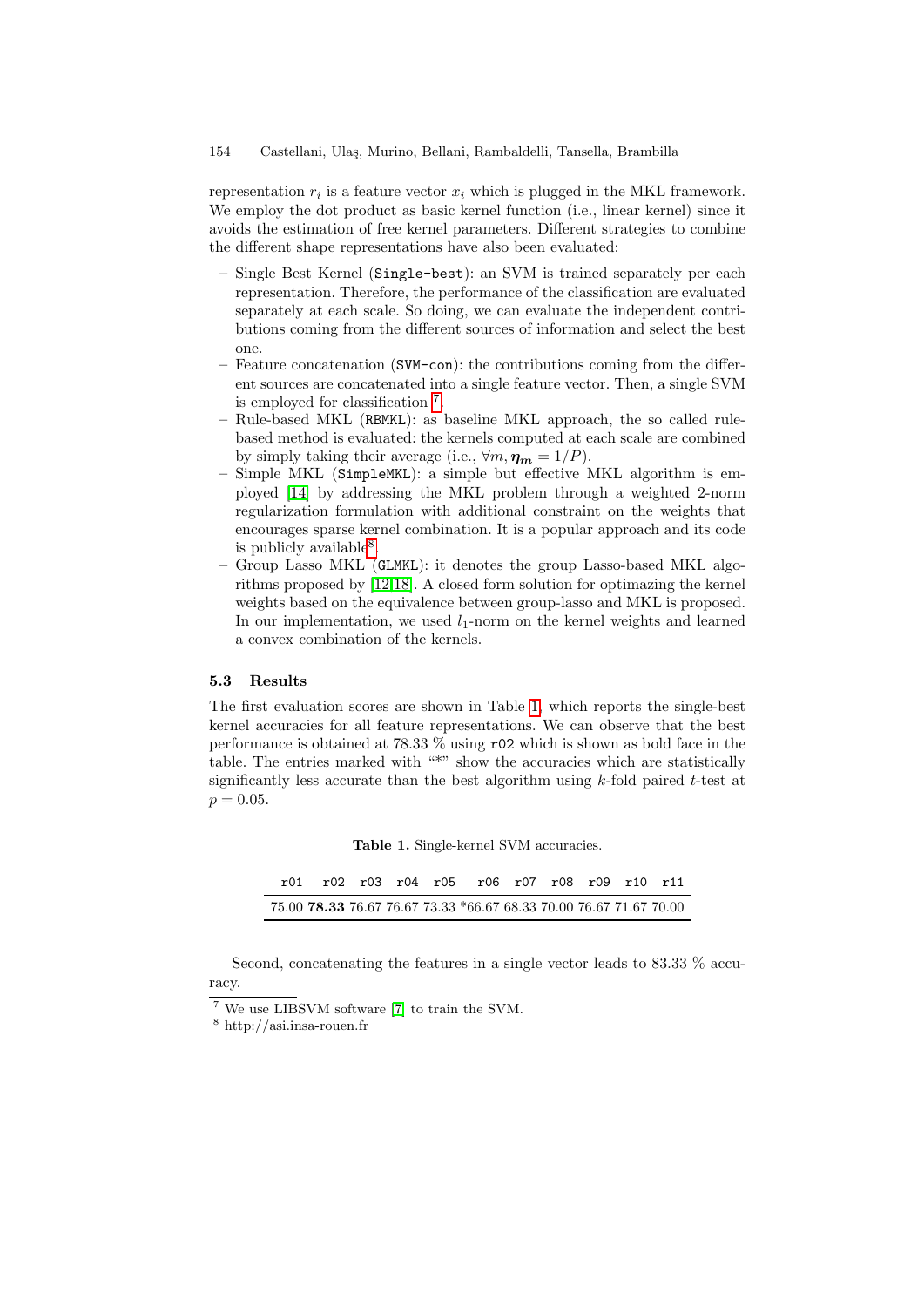Third, using the proposed three different MKL algorithms, we combined the eleven kernels by introducing the weights  $\eta_m$ . Table 2 reports the results of the best single-kernel SVM, the accuracy of the concatenated feature set, and the three MKL-based algorithms trained. The values in parantheses show the percentage of controls classified as schizophrenia and the percentage of patients classified as healthy respectively. We achieve an accuracy of 86.67%, reached by combining eleven kernels with the SimpleMKL approach. This result is better than all other MKL settings and single-kernel SVMs. Further, GLMKL achieves 85% accuracy which is still higher than that reached by the feature concatenation method. We can also note that we cannot overcome SVM-con when we use RBMKL, as the latter gives equal weight to each kernel. In fact, if there are inaccurate representations in the given set, the overall mean combination accuracy may be less of that reached using the single best. Conversely, when the weights are automatically estimated, such as in SimpleMKL and GLMKL the selection of the most reliable information is carried out by the MKL procedure and the overal performance improves.

Table 2. MKL accuracies (false positives and negatives are reported in brackets).

| Single-best                                                                                      | SVM-con | <b>RBMKL</b> | SimpleMKL | GLMKL |
|--------------------------------------------------------------------------------------------------|---------|--------------|-----------|-------|
| $*78.33$ (10, 11.6) 83.33 (8.3, 8.3) $*81.67$ (10, 8.3) <b>86.67</b> (6.6, 6.6) 85.00 (8.3, 6.6) |         |              |           |       |

In Figure 2, we plotted the weights of MKL for both SimpleMKL and GLMKL algorithms. Note that the estimated weights are coherent in the two algorithms. As expected, the best representation is r02, which has the highest weights. Although the other representations with high weights (r08, r11 and r05) do not provide much accurate single-kernel SVMs results, their contributions to the overall accuracy in the combination is higher than those given by the other kernels. This demonstrates that when considering combinations, even a representation which does not lead to very precise results may contribute to raise the overall combination accuracy. Moreover, we can also deduce that these four representations are the most useful in discriminating between healthy and schizophrenic subjects, and we may focus the attention on these properties only.

Using this information, we also performed the above pipeline using only these four representations, and we can observe the results in Table 3. Using this subset, we get the highest accuracy with  $Simpl$ eMKL<sup>9</sup>, reaching 88.33% of accuracy. We can also observe an increase in RBMKL.

<sup>&</sup>lt;sup>9</sup> Note that in principle the same result should have been obtained automatically from MKL algorithms on all representations. In practice, this is not the case in our experiment due to the fact that the estimated solution is trapped into a local minimum.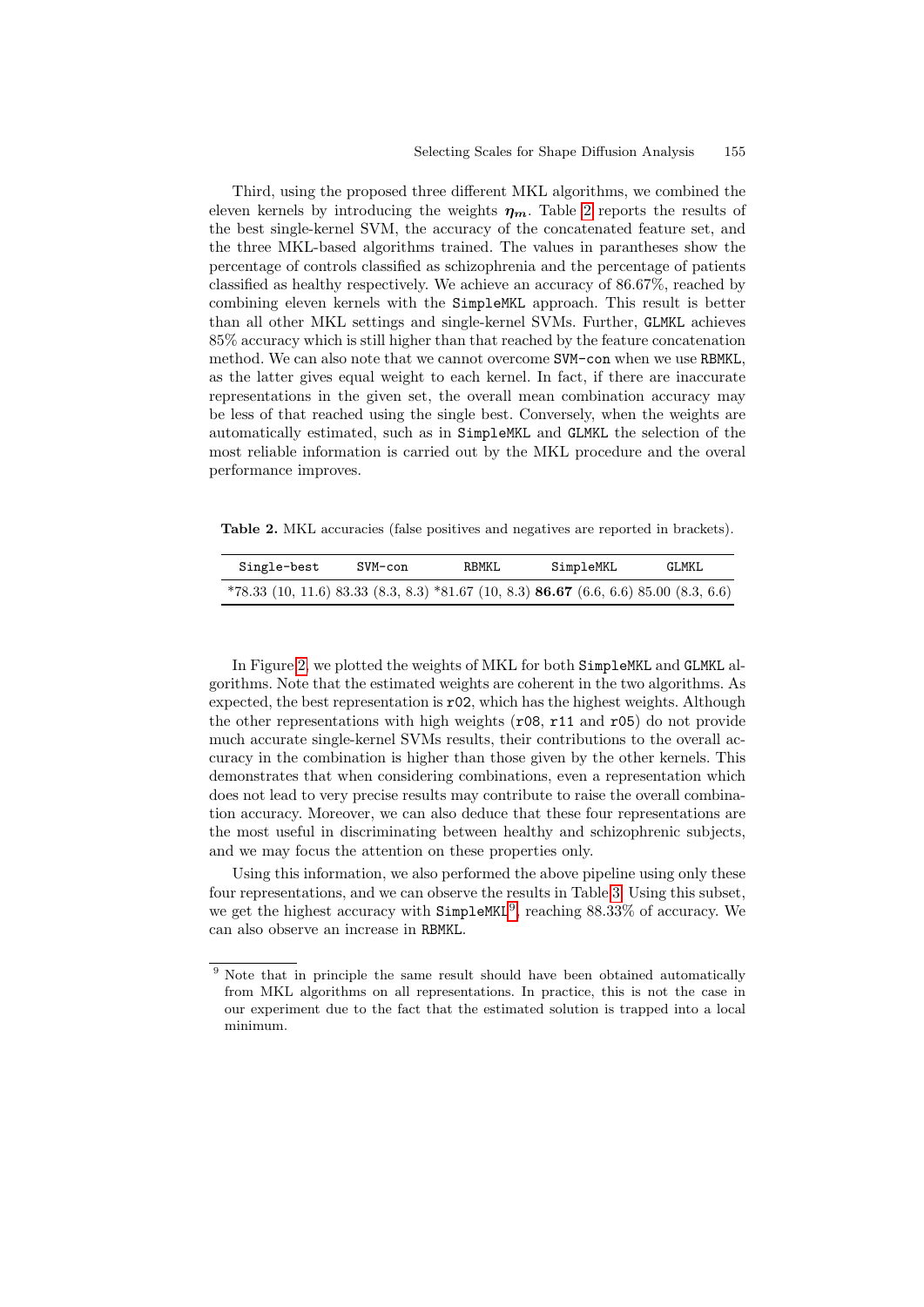

Fig. 2. Combination weights in MKL using the linear kernel. Top: using SimpleMKL, Bottom: using GLMKL.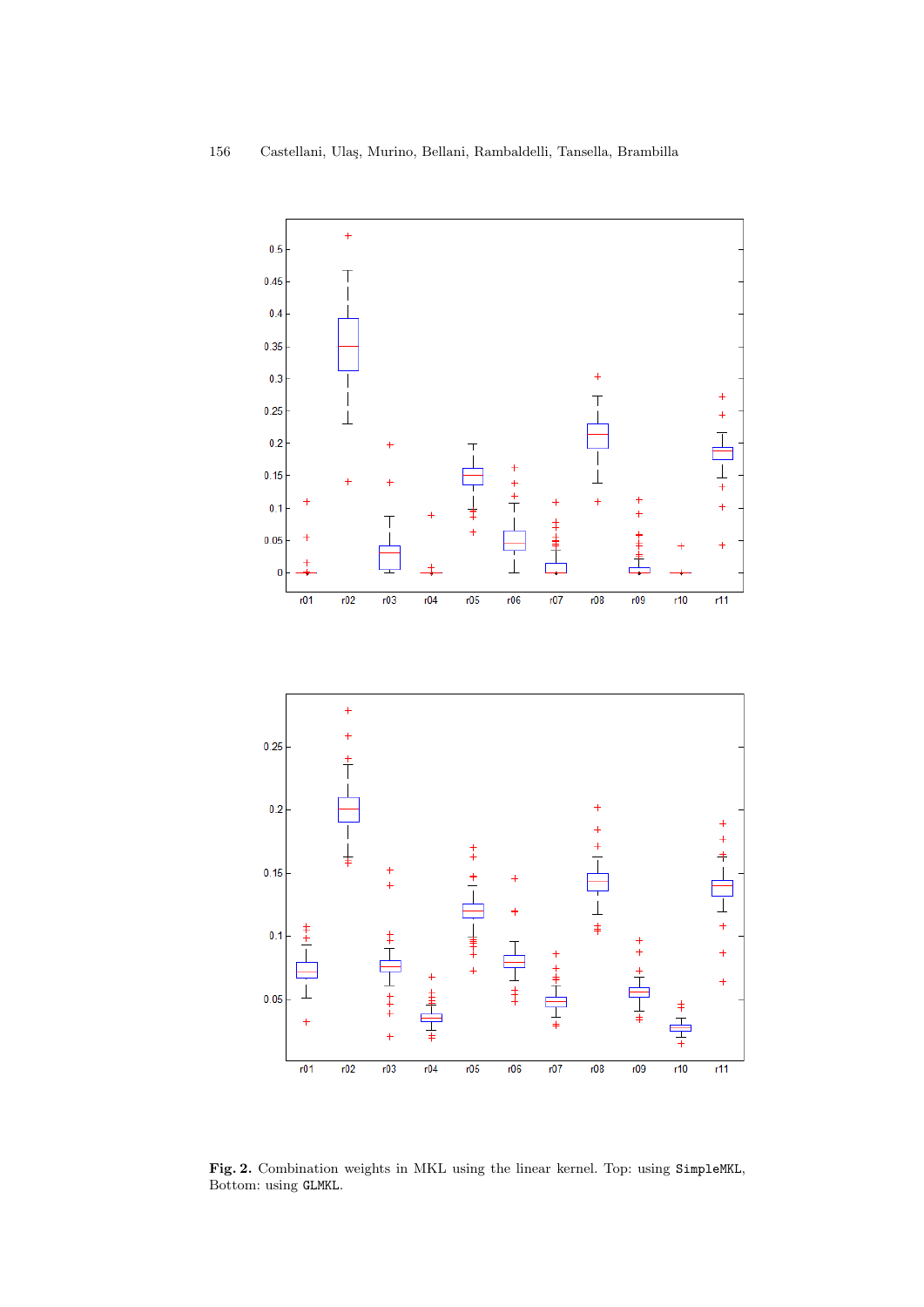Table 3. MKL accuracies on the selected subset of representations (false positives and negatives are reported in brackets).

| SVM                                                                                              | SVM-con | <b>RBMKL</b> | SimpleMKL | GLMKL |
|--------------------------------------------------------------------------------------------------|---------|--------------|-----------|-------|
| $*78.33$ (10, 11.6) $*83.33$ (6.6, 10) $*83.33$ (6.6, 10) <b>88.33</b> (6.6, 5) 85.00 (6.6, 8.3) |         |              |           |       |

#### 5.4 Discussion

In this work, we have shown in general that MKL algorithms perform better than both single-best kernel SVMs and feature concatenation strategies. We have also observed that RBMKL (which does not compute weights while combining kernels) does not outperform the feature concatenatenation approach. Conversely, when the kernel combination is carried out by estimating proper weights, a drastic improvement is instead obtained. The kernel weights also allow us to extract useful information: it is interesting to observe that, for both MKL algorithms with the highest accuracy, four representations have the maximum effect (i.e., the highest weights), i.e.,  $r02$ ,  $r08$ ,  $r11$ , and  $r05$ , with  $r02$  being the best singlekernel. We use this information to select a smaller number of representations to reduce the costs of the feature extraction phase. Finally, we can also observe that by using such subset we can reach the best accuracy overall.

#### 6 Conclusions

In this paper, we focus on scale selection for anatomical shape characterization. By employing a shape diffusion approach, we extract several shape descriptors at different scales in order to discriminate between healthy subjects and patients affected by schizophrenia. We have shown that machine learning techniques can be useful to improve the shape analysis in these (biomedical) contexts. We propose a Multiple Kernel Learning algorithm for the automatic estimation of the best feature representation for classification purposes. In this way, being driven by the training data, we are able to choose the scales of the heat kernel which are more suitable to describe our kind of shapes. In particular, in our experiments addressing the Thalamic region classification, we have shown that both small and high scales are crucial. Actually, the best accuracy is observed at r02 for which very local information are collected from the shape. Nevertheless, when also higher scales are considered the performance is further improved, meaning that also global shape information is relevant.

#### Acknowledgements

We acknowledge financial support from the FET programme within the EU FP7, under the SIMBAD project (contract 213250). We thank Dr. Mehmet Gönen for the implementation of the MKL algorithms.